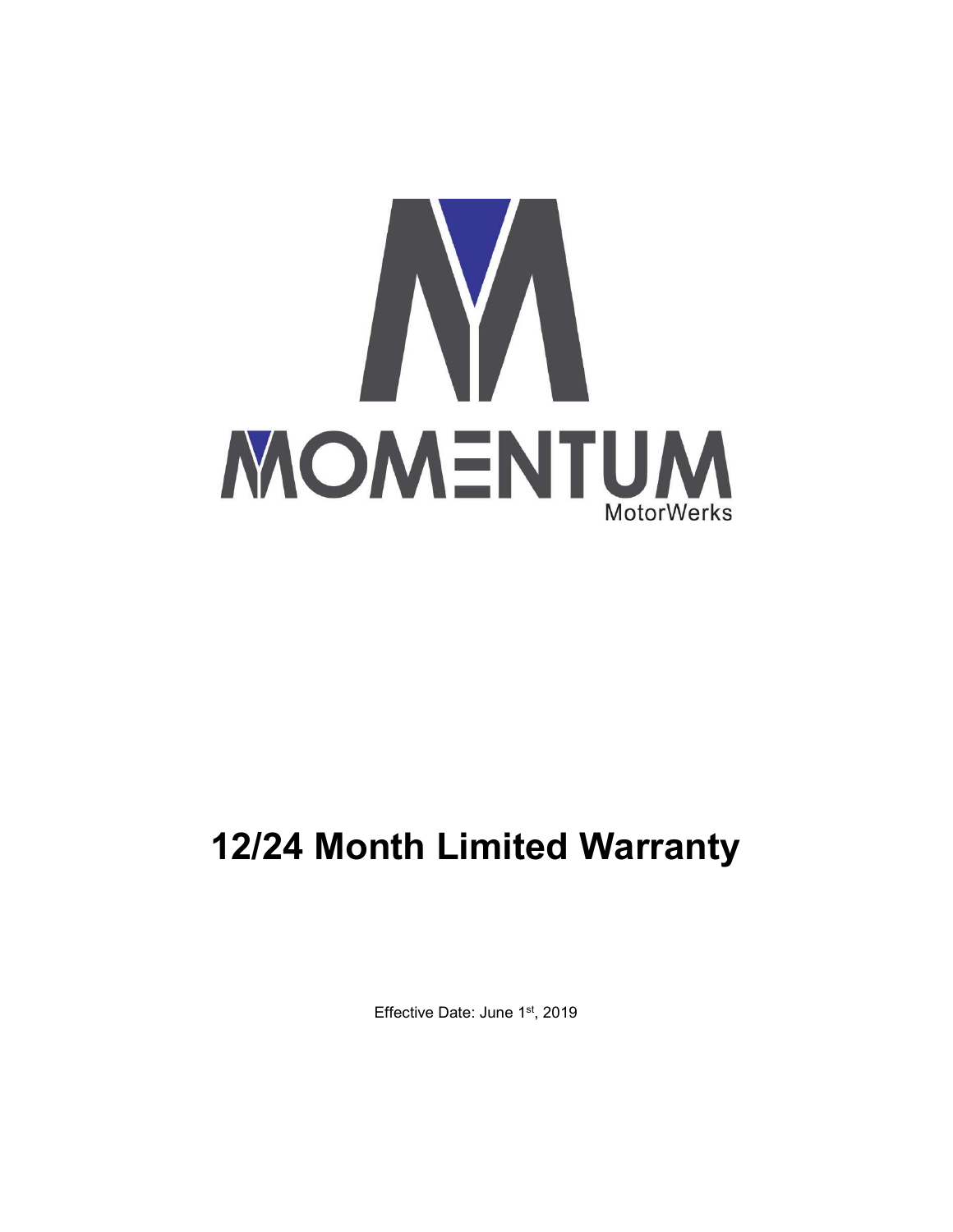## Warranty Coverage



Momentum MotorWerks provides the following limited warranty terms for all 2019 Momentum vehicles sold and serviced by an authorized Momentum MotorWerks dealer:

- 12-month or 2,500 mile, whichever comes first, bumper-to-bumper warranty
- 24-month or 5,000 mile, whichever comes first, powertrain warranty, and
- 24-month or 5,000 mile, whichever comes first, warranty on heating/cooling system.

Any Momentum MotorWerks dealer will repair and/or replace without charge any parts found under normal use to be defective for material or workmanship. There will be no service charge for labor for approved warranty claims due to material or workmanship.

Momentum MotorWerks, as provided by law, shall not be held liable for the loss of use, inconvenience, lost time, commercial loss, or any other consequential or incidental damage. In some states, there is no exclusion or limitation of consequential or incidental damages, so the above may not apply to you.

The duration of the Momentum MotorWerks limited warranty starts from the date of initial retail purchase and delivery from an authorized dealer. Your Momentum MotorWerks dealership will complete the Warranty Registration Form on your behalf and submit within the 7-day registration period. Upon receipt, Momentum will record the registration of the vehicle. If you did not sign your registration form, please contact your dealer immediately. No warranty repairs will be offered unless your vehicle is registered with Momentum MotorWerks. Please keep a copy of the sales receipt for proof of purchase and date of purchase.

Any unexpired term of these limited warranties is transferable to subsequent owners upon a recorded sale of the Momentum vehicle during the warranty period. The seller is required to provide buyer information to their Momentum dealer to allow for proper tracking of ownership and warranty period. In no case shall the warranty term be extended from the date of initial retail purchase and delivery from an authorized dealer.

To obtain warranty service, the Momentum vehicle must be returned to an authorized Momentum dealer at the owner's expense. If pickup service is required, please contact dealer for availability. All warranty service should be initiated within 24 hours of receipt of vehicle and will be completed as soon as possible based on availability of labor and the required parts. All replacement parts are factory-authorized parts, Momentum does not use secondary replacement parts.

## Exclusion and Limitations



This Limited Warranty does not cover any vehicle damage or malfunction directly or indirectly caused by, due to or resulting from normal wear and tear, abuse, misuse, negligence, accident, improper maintenance, operation, storage or transport, including, but not limited to, any of the following:

- Failure to take the vehicle to an authorized Momentum dealership for service and warranty work;
- Accidents, collisions, or objects striking the vehicle;
- Any repair, alteration or modification of the vehicle that was made incorrectly, or the installation or use of equipment, parts or accessories that are not approved Momentum products;
- Improperly towing the vehicle (a Momentum vehicle should only be towed on a trailer);
- Theft, vandalism, or riot;
- Fire, explosion, earthquake, windstorm, lightning, hail, flood, or deep water;
- Driving over rough, damaged or hazardous surfaces, including but not limited to, curbs, potholes, debris, or other obstacles, of for any other purposes for which the vehicles were not designed including racing or competition of any kind;
- Overloading the vehicle;
- Adjusting the speed control above the maximum speed of 25 mph;
- Using the vehicle and its onboard batteries as a stationary power source;